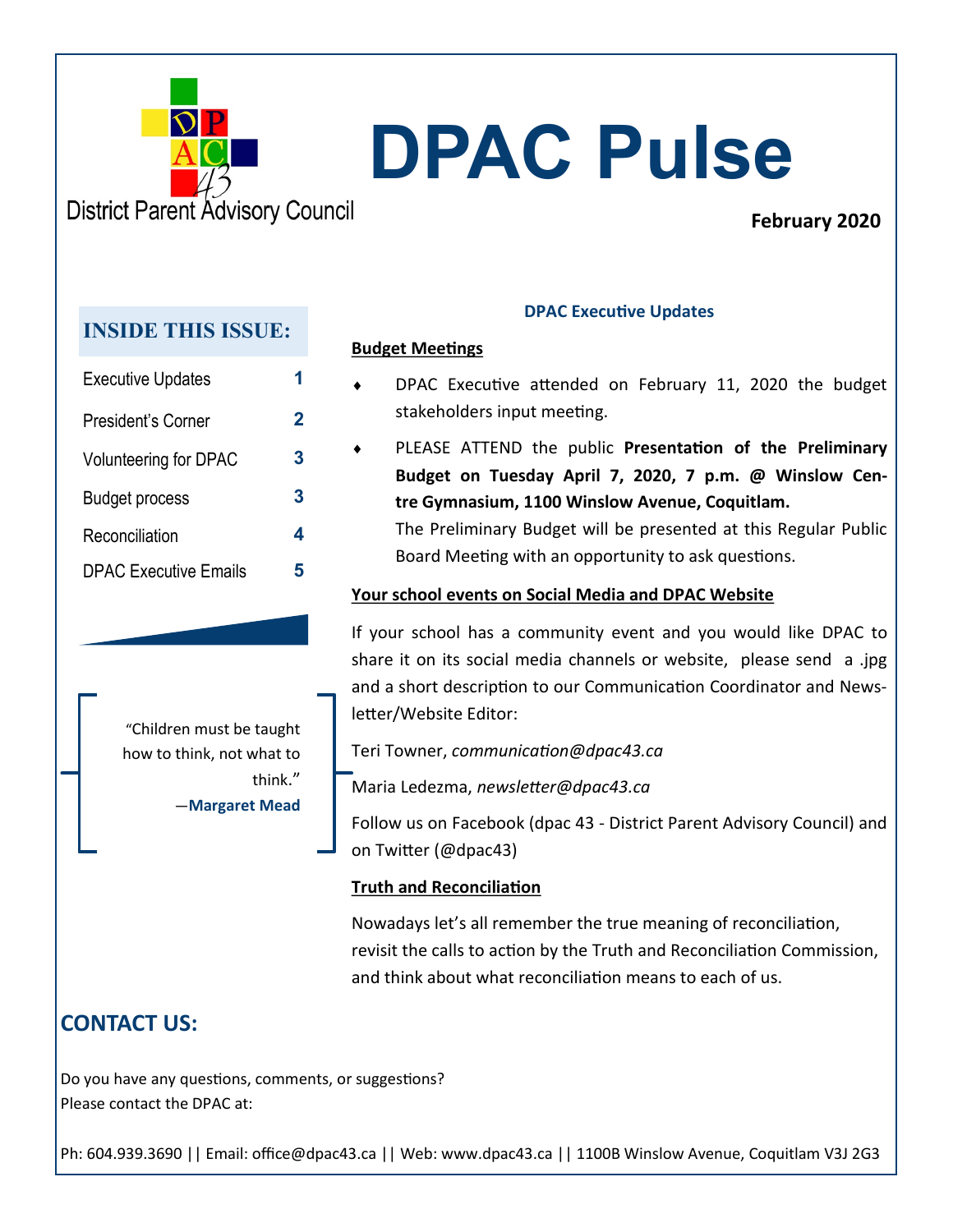

# **DPAC Pulse**

### **February 2020**

#### **President's Corner, a message from DPAC President**

It was impressive to see our members engage with Chris Nichols, Secretary Treasurer for SD43, at our January meeting. The range of questions and depth of understanding was evident from your many inquiries. A school district's budget process is often the most controversial aspect of its annual calendar. We've seen this erupt in other districts with animosity between stakeholders, district administrators and trustees. Thankfully, this is not the situation at SD43. We can commend our trustees and the District Leadership Team for their transparency, teamwork and openness to suggestions. The February 11 board meeting is an example of one such district initiatives that I am very pleased to see. Parents, teachers, students and employees of the district, as well as any other interested parties, now have a public opportunity to speak to the Board respecting their budgetary concerns before the draft budget is prepared and released for discussion. This also gives the Board and the District Leadership Team an opportunity to hear what's at issue on the ground in our schools, where the real impact of budget allocations are felt. I expect this will bare good results for the continued positive relations between all SD43 stakeholders.

In other good news, we see that the concerns and efforts put into responding to the funding formula recommendations appear to have garnered some positive results. As of the announcement from the Minister of Education on February 7, we now know that the recommendations of most concern, including movement to a prevalence based model and change to per student funding from course by course funding, will not proceed at this time. These clarifications should bring relief to the uncertainties faced by Mr. Nichol's department over the past two years, and stability to the current level of support for our children. I would like to thank the district for its efforts in preparing a response to the funding formula recommendations and to our partners in the district, specifically Ken Christensen of the Coquitlam Teachers Association, for leading the charge to make this a collaborative effort on behalf of all district partners. Finally, thanks to all of you for brining the discussion to the parents in your PAC's.

## **CONTACT US:**

Do you have any questions, comments, or suggestions? Please contact the DPAC at:

Ph: 604.939.3690 || Email: office@dpac43.ca || Web: www.dpac43.ca || 1100B Winslow Avenue, Coquitlam V3J 2G3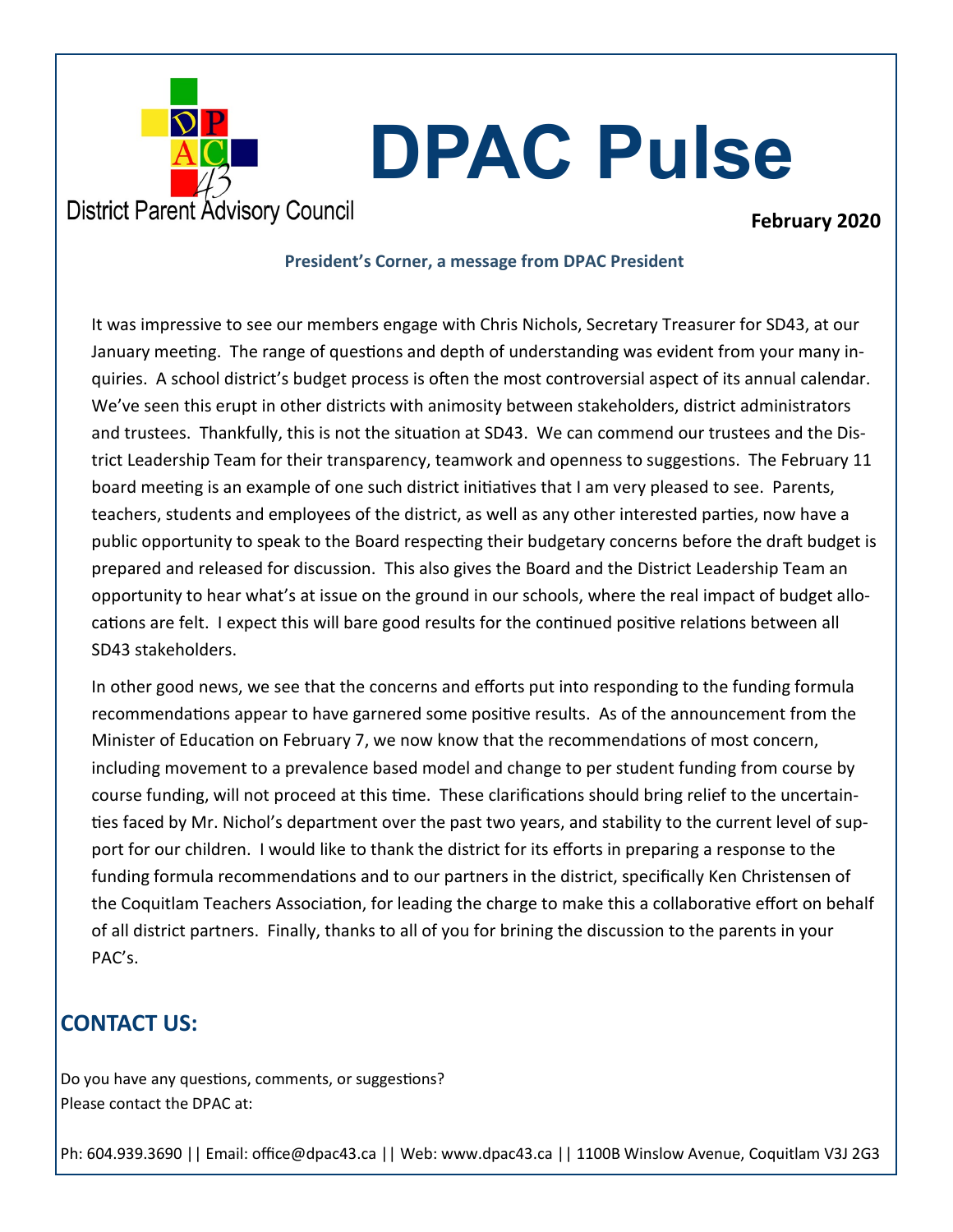#### **Volunteering for DPAC**

The DPAC is only as strong as the people who give their voluntary work, so we encourage all those who want to make a difference in our District to consider running for a position on the Executive in May 2020. Maybe you can start to volunteer as our president? Below is the experience of our dear Marvin Klassen!

"This is my second year as DPAC President and I'm still learning about the role. There are the visible tasks like leading the monthly DPAC meetings, DPAC executive meetings and school board meetings. There is the constant need to recruit new DPAC Executive members each year to help fill our positions. But to really keep on top of the role, there are emails from parents and PAC's with concerns, meetings with members of the District Leadership Team for feedback on policy and procedure items, District committee meetings, SD43 Partner President meetings and the occasional media inquiry. In addition, the President needs to maintain PAC outreach by attending PAC meetings when requested and keeping abreast of Provincial issues through the BCCPAC summits and conference each year. So there are a lot of meetings, but we learn so much from each other when we come together. The sharing of knowledge and the brainstorming of ideas with other parents and members of the education community is simply inspiring. DPAC is focused on education so I don't think one should be surprised that you keep learning every day in this role. What about yourself, is DPAC President in your future one day? Maybe it should be!"

#### **Important Information and Dates, BUDGET SCHOOL DISTRICT 43**

**The budget process is a collaborative process involving many stakeholders** including the Board of Education, the District Leadership Team, teachers, administrators, staff, parents, and community members. The budget process occurs annually in April and ends with the adoption by the Board of Education of a budget for the coming year.

**Multiple opportunities are provided for stakeholders to contribute** input throughout the process at public meetings and online.

**Regular Public Meeting** - Presentation of Preliminary Budget Tuesday, April 7, 2020, 7 p.m. Winslow Centre Gymnasium, 1100 Winslow Avenue, Coquitlam. The Preliminary Budget will be presented at this Regular Public Board Meeting with an opportunity to ask questions.

**Special Public Meeting** - Stakeholder Feedback Tuesday, April 14, 2020, 6:30 p.m. Winslow Centre Gymnasium, 1100 Winslow Avenue, Coquitlam. This will be an opportunity for stakeholders to provide feedback to the Board of Education on the presented budget.

**Regular Public Board Meeting** - Final Budget Presentation and Board Approval. Tuesday, April 21, 2020, 7 p.m. Winslow Centre Gymnasium, 1100 Winslow Avenue, Coquitlam. The annual budget will be presented to the Board of Education for approval. This final budget would incorporate changes requested by the Board.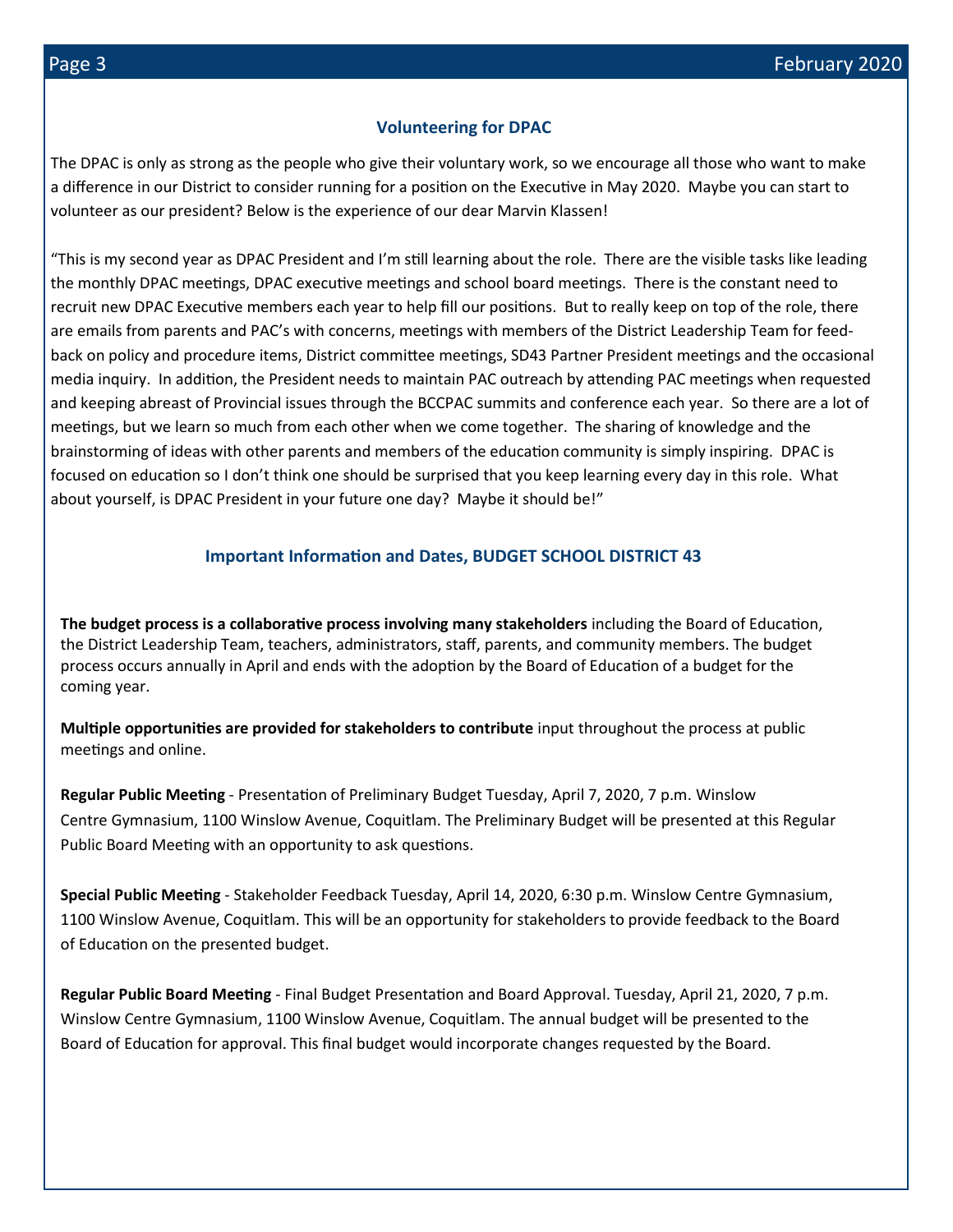

# **DPAC Pulse**

## **February 2020**

#### **What is "Truth and Reconciliation"?**

As an immigrant to this country, I think I hold a double responsibility to understand what "Truth and Reconciliation" means. My first responsibility is to educate myself, and second, standing next to indigenous and non indigenous people to make sure reconciliation happens. This is the only way to avoid what happened and is currently happening in so many countries, including the one I came from. Please review some of the resources below.

**Canada's First Peoples-** http://firstpeoplesofcanada.com/

**Historica Canada**- https://www.historicacanada.ca/

**Ministry of Education B.C**.- https://www2.gov.bc.ca/gov/content/education-training/k-12/aboriginaleducation

**Government of Canada Website, Crown-Indigenous and Northern Affairs** https://www.canada.ca/en/crown-indigenous-relations-northern-affairs.html

**Residential Schools**

**100 years of loss**- 100yearsofloss.ca

**Project of Heart e-book-** https://bctf.ca/HiddenHistory/

Maria Ledezma, Editor

## **CONTACT US:**

Do you have any questions, comments, or suggestions? Please contact the DPAC at:

Ph: 604.939.3690 || Email: office@dpac43.ca || Web: www.dpac43.ca || 1100B Winslow Avenue, Coquitlam V3J 2G3